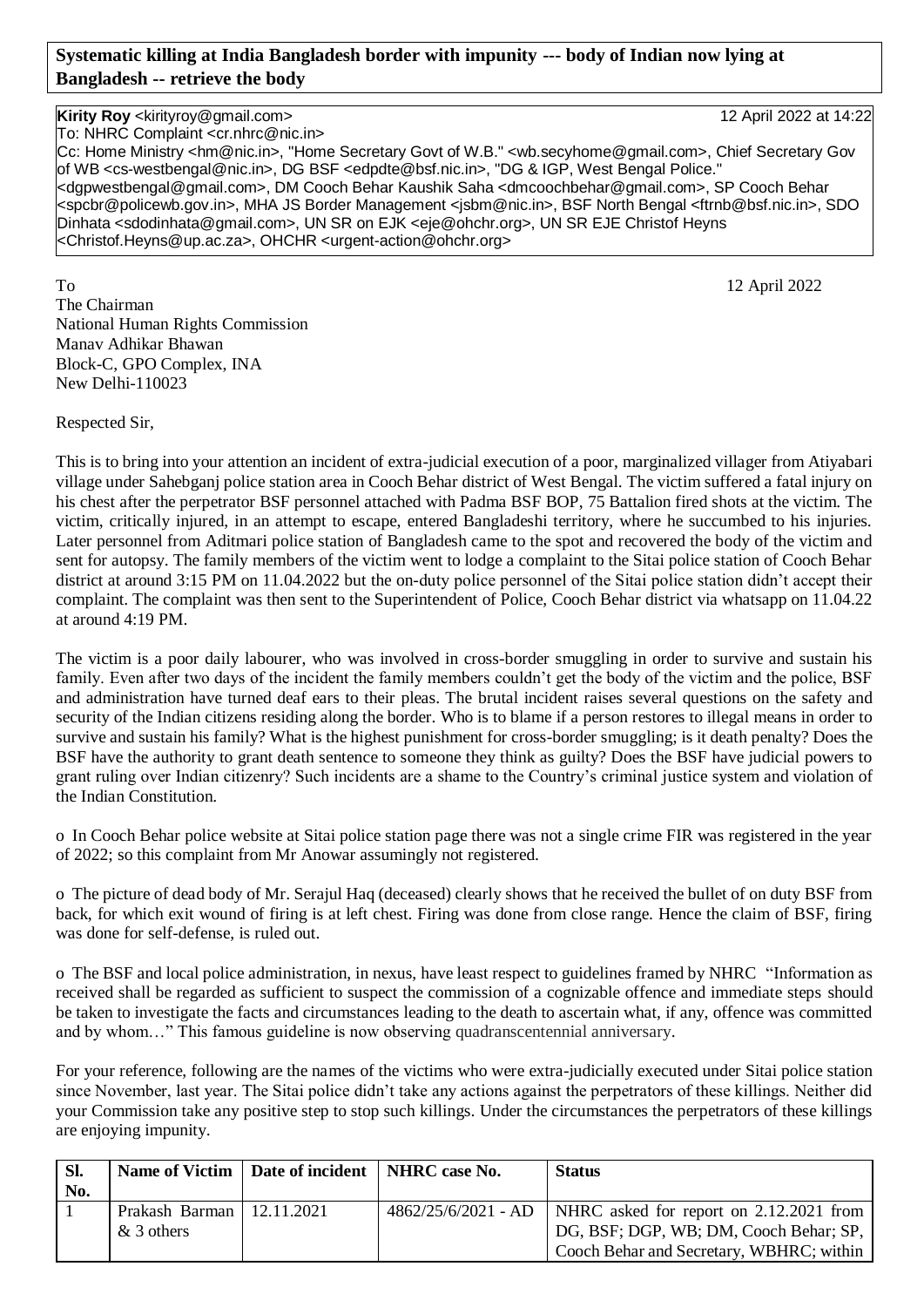|                             |                        |  |  | 6 weeks but no report was received on our                       |
|-----------------------------|------------------------|--|--|-----------------------------------------------------------------|
|                             |                        |  |  | end                                                             |
| Bikash Debnath   12.12.2021 |                        |  |  | Complaint sent on   No steps taken by the Commission even after |
|                             |                        |  |  | 1.03.2022. NHRC $\vert$ a month of lodging the complaint        |
|                             | didn't register a case |  |  |                                                                 |

The incident not only violated the rights guaranteed in Article 19 and 21 of Indian Constitution but also the premise of Article 6, 7 and 12 of International Covenant on Civil and Political Rights as well as the Goal No. 8 and 16 of Sustainable Development Goal earmarked by United Nations and in both these international instruments; the government of India is a party and have agreement. The Sitai Police have violated the Supreme Court Guidelines in the Lalita Kumari Judgment which makes it mandatory for them to lodge a FIR in cases of cognizable offences.

Our immediate demand is -

- The whole incident must be investigated by a neutral agency appointed by the Commission
- MEA, MHA of GOI and Government of WB should take immediate steps to retrieve the body of the victim
- No more killing at Indo Bangladesh border in the name of "Self-defense"
- The victim's family should be duly compensated for their loss
- BSF should guard the actual borders and not be stationed inside villages
- Punitive actions should be taken against the guilty BSF personnel
- Punitive actions should be taken against the guilty police personnel of Sitai PS

Thanking You, Yours truly,

Kirity Roy Secretary, MASUM

# XXXXXXXXXXXXXXXXXXXXXXXXXXXXXX

### **Details of the victim-**

1. Serajul Haq, Son of Late Najo Miya, aged about 45 years, village - Atiyabari, under Sahebganj police station area, Cooch Behar district.

#### **Details of the victim-**

1. Serina Bibi, wife of Serajul Haq, aged about 28 years, village - Atiyabari, under Sahebganj police station area, Cooch Behar district.

2. Hassan Ali, son of Serajul Haq, aged about 20 years, village - Atiyabari, under Sahebganj police station area, Cooch Behar district.

3. Hasibur Rahman, son of Serajul Haq, aged about 18 years, village - Atiyabari, under Sahebganj police station area, Cooch Behar district.

4. Hasibulla Rahman, son of Serajul Haq, aged about 8 years, village - Atiyabari, under Sahebganj police station area, Cooch Behar district.

5. Hujaifa Haq, son of Serajul Haq, aged about 5 years, village - Atiyabari, under Sahebganj police station area, Cooch Behar district.

**Date and Time of the incident –** On 09.04.2022, at around 2:00 am

**Place of the incident** – Between the IBP and border fencing at Andaran Singimari village under Sitai block and PS, under Padma BSF camp.

# **Details of the perpetrators** –

- 3/4 BSF personnel attached with Padma BSF camp, 75 Battalion
- · On-duty police personnel attached with Sitai police station, Cooch Behar

**Details of the incident -** Serajul Haq, a marginalized Muslim daily labourer from Atiyabari village under Sahebganj police station area, Cooch Behar district, earns a living on meagre income and sustains a family of six. For the purpose of earning some extra money to sustain his family, he was involved in illegal cross border trade and used to smuggle goods into Bangladesh. On the wee hours of 9.04.22, at around 2:00 am, he along with some of his friends were heading towards Bangladesh in order to smuggle goods, when they were spotted by some BSF personnel attached with 75 Battalion of Padma BSF BOP, who were patrolling the area. Spotting them, the perpetrators shot rounds that hit Serajul Haq on his chest. Critically injured, Serajul managed to flee into Bangladeshi territory but soon succumbed to his injuries.